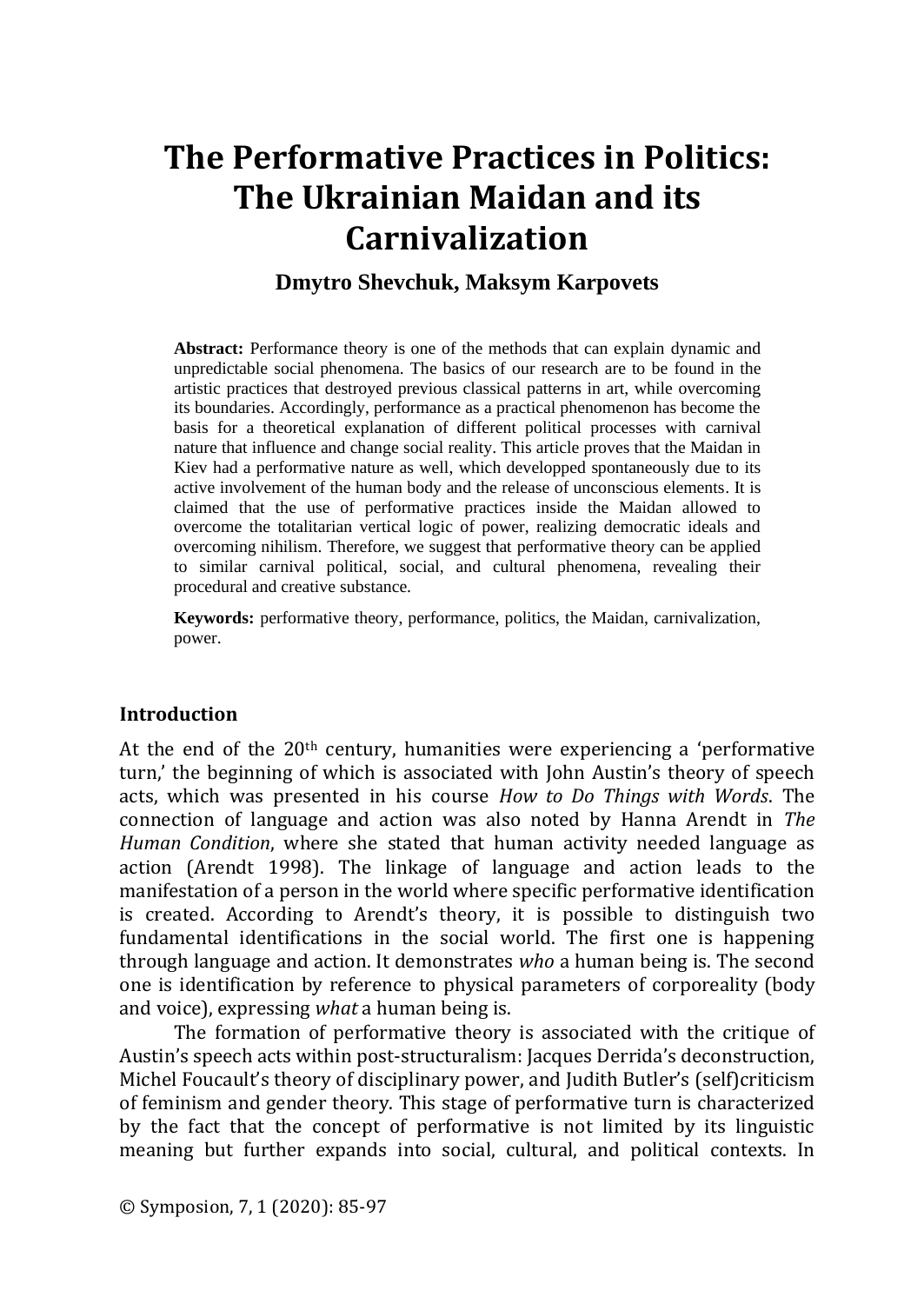addition, the transformation of interpretation into the basic methodological procedure in the humanities replaced the institutional critique of hermeneutics, which was manifested in Hans Ulrich Gumbrecht's work *Production of Presence: What Meaning Cannot Convey* (Gumbrecht 2004). Thus, the performance theory became a powerful tool for understanding atypical social phenomena that the previous classical models could not explain.

As a result, a methodological approach called "performative studies" appeared within the human sciences. The basic concepts for the further understanding of political reality and the Maidan are performatives, performances, and performativity. Performatives are a type of speech acts that do not merely describe the world but also express certain actions that have both social and political meaning. Performance refers to social practices that involve presentations of sensuality and corporality within a social, political or cultural space. Performativity is a term that refers to the basic characteristics of social, political, and cultural phenomena, which are interpreted within the framework of performative studies. The correlations between performatives, performance, and performativity are stated by German anthropologist Christoph Wulf. In particular, he states that performances can describe an artistic and social activity, performative action is useful for the analysis of speech, and performativity is a derivative concept that actualizes the connections between the previous models (Wulf 2005).

The specifics of performative studies are that they can be implemented both as a theoretical model and as an empirical approach, absorbing different social practices within their conceptual limits. Hence, this approach is also popular not only among philosophers, sociologists, and cultural anthropologists but theatre directors, actors, dancers, and artists, who also use this model for the future realization of their ideas. It means that the performative turn orients the social and human sciences not only towards the understanding of society but also on its current often invisible transformations. In this regard, the performative and hermeneutic approaches complement each other as procedures for explaining social reality.

The interpretative analysis of a perfomative action is based on modern hermeneutics, which also has political consequences. Accordingly, Stanley Rosen explains: "Every hermeneutical program is at the same time itself a political manifesto or the corollary of a political manifesto" (Rosen 1987, 141). Moreover, performances with a specific political meaning require implementation of hermeneutical interpretation in order to identify hidden political messages. Within this context, social performances can be defined as situations for preunderstanding of the political world with the help of special art practices and manifests, achieved in the process of its interpretation. Therefore, the politics of performativity connects with the politics of interpretation.

We argue in this paper that some social/political phenomena have a deliberate performative nature that can be realized by political actors and artists as two opposite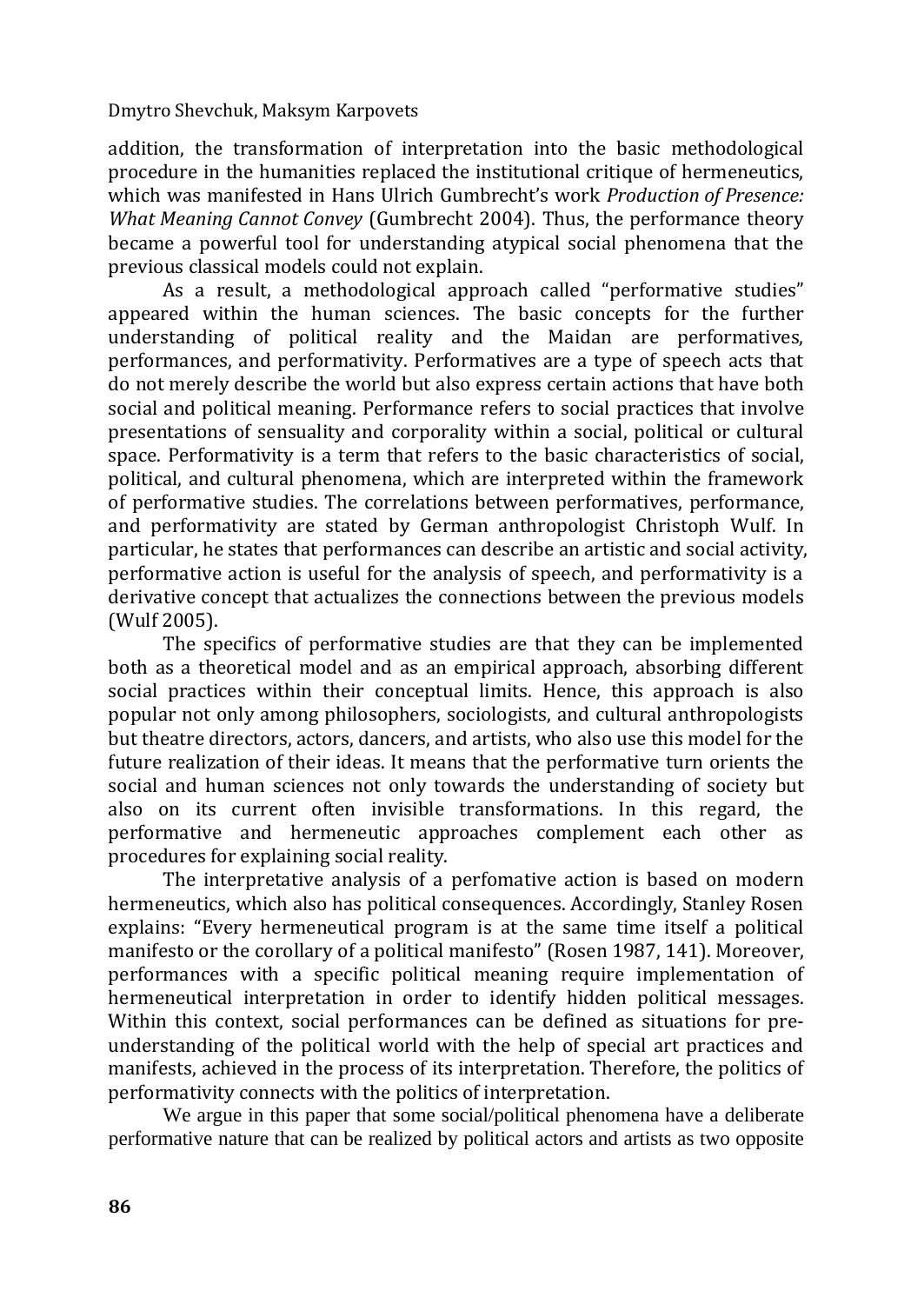types of representation. These phenomena cannot be analyzed through the use of hermeneutic interpretation since it cannot explain their variable and incomplete nature, mostly focusing on stable and completed contexts. In addition, we assume that many phenomena do not have a performative nature, but this does not eliminate the fact that they can be analyzed within the performative theory, which reveals their procedural (gaming) essence. Following that, the Ukrainian Maidan (the civic protests of 2004 and 2013-2014) is an example of a social phenomenon with a performative nature. Performative studies can reveal their cultural/aesthetic and social/political significance in the perspective of carnivalization and overcoming cultural, political or philosophical limitations.

## **Art, Performance, and Politics**

The history of performance begun with an attempt of certain artists to separate themselves from the previous tradition, namely avant-garde and modernism. First, they rejected the long and habitual border between an artist and an audience, when the former always performed the leading role. In this regard, such division of roles and functions for the art of performance was inadmissible since it had nothing to do with life. Artists believed that everyone can be an artist and everything can be conceptualized as well as performed, thus "performance art has opened hitherto unnoticed spaces" (MacDonald 1993, 175). Secondly, performance integrated various types of art including theater, music, and dance, and thus developed into an interdisciplinary field of one's expression. However, the main difference from these arts is that performance was aimed to develop narrative in a non-linear way due to the active participation of the audience. Lastly, performance was particularly sensitive to real life although it often separated itself from it because of its apolitical position. According to Taylor, performances "function as vital acts of transfer, transmitting social knowledge, memory, and a sense of identity reiterated behavior" (Taylor 2003, 2). Following this, performance art conveyed the main social problems of the past century, including feminism, racism, the Vietnam War, the Holocaust, and capitalism.

In fact, it is difficult to identify the first stage of performance since many artists, directors, and musicians used performative elements in their texts. Within this framework, even the first resonance exhibition of impressionists can be an example of a performative action where artists, spectators, and critics were involved as full participants into the same discourse. RoseLee Goldberg tracks the history of performance from futurism although she claims that the early futuristic performance was a kind of demonstration rather than an aesthetical practice (Goldberg 2011, 11). She adds that futurist practices had more propaganda than art (Goldberg 2011, 11) although they are often inseparable. Considering the goal of the current research, it is significant that performance within the avant-garde movement expressed its interest in political issues, trying to change the surrounding reality due to its aesthetical (and often non-aesthetical) techniques. The origin of performance shows that this kind of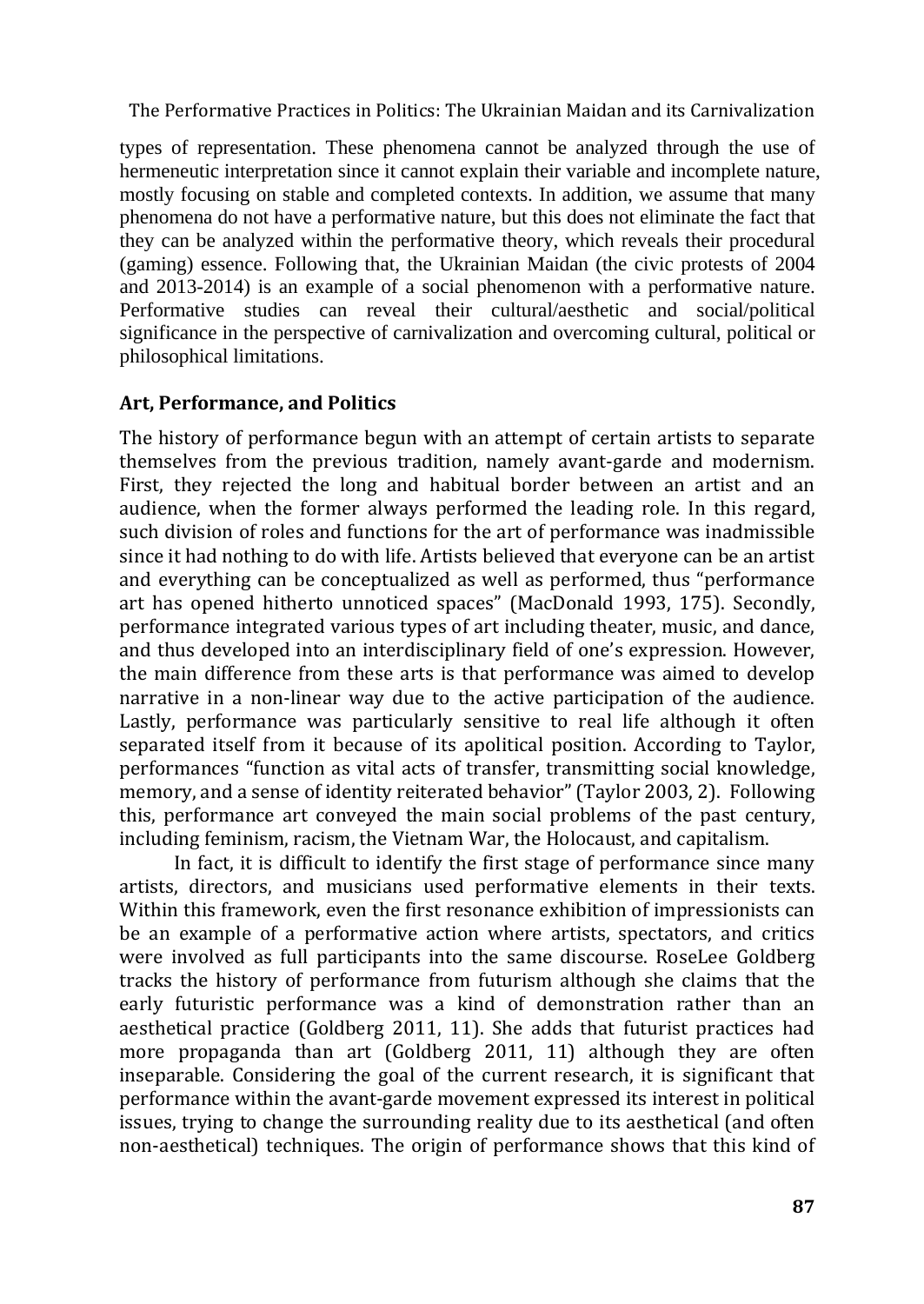art expanded traditional forms of expression as well as the perception of social reality, which was interpreted as a product of artist's consciousness but not as an objective and inaccessible part of existence.

Performance in its essence has always been a political action because it tried to undermine the established constructs of power and any available hierarchies in the society. Performance art developed in the 1960s and became a form of rebellion against the capitalist values, American politics, and masculine discourse. Therefore, it is not surprising that female artists were the most prominent representatives of performance, who tried to rewrite the so-called 'masculine' history of art and, what is even more important, to rehabilitate their social status. For example, although a well-known performance *Cut Piece* (1964) of Yoko Ono was not designed to criticize specific historical episodes, but it is still referred to the issue of social injustice. The artist reflected the problem of war through her body, which was a performative canvas for the audience, representing the human body as a form of passive struggle against the human aggression of that time. Moreover, Ono proved that the female body could exist as a way of social opposition according to the tradition of peaceful protests.

All things considered, performance has always used the human body as a method of rebellion against a certain political regime, which was associated with the Dadaist and modernist actions. Artists believed that the human body could express the deepest unconscious instincts and insults, so the involvement of a large number of people was an indispensable element in performance. This fact allows to apply the performative theory in the future analysis of public spaces, social protests, and even metropolitan areas. On the one hand, the body is a powerful performer for creating new social messages that can substantially change a prevailing order. On the other hand, performance art uses the body as a text for its own aesthetic practices, transforming the previous means of artistic expression. In this regard, social protests, demonstrations, and revolutions are those specific embodied practices that reveal the collective unconscious as well as the invisible mechanisms of social life.

Nevertheless, the human body is only a medium between one's idea and the audience, where the transmission of an aesthetic message is often open and unfinished. Hence, everyone can participate in the performance without knowing its main purpose, which makes the process itself more important than its ultimate goal. Therefore, the performance can last indefinitely in time and space as well as it can be contributed to countless times. For example, the performance *4.33* (1952) of John Cage conditionally sets the frames of action, but within these limits the audience can do anything. Similarly, the performance *Rhythm 0* (1974) of Marina Abramovic assumed complete freedom of action for the audience that could perform various actions with the artist's body with the help of 72 objects that lay on the table. It proves that the interaction of the artist's body with the audience allows not only to rethink social stereotypes or ideologies but also to create a parallel social reality that can influence the development of various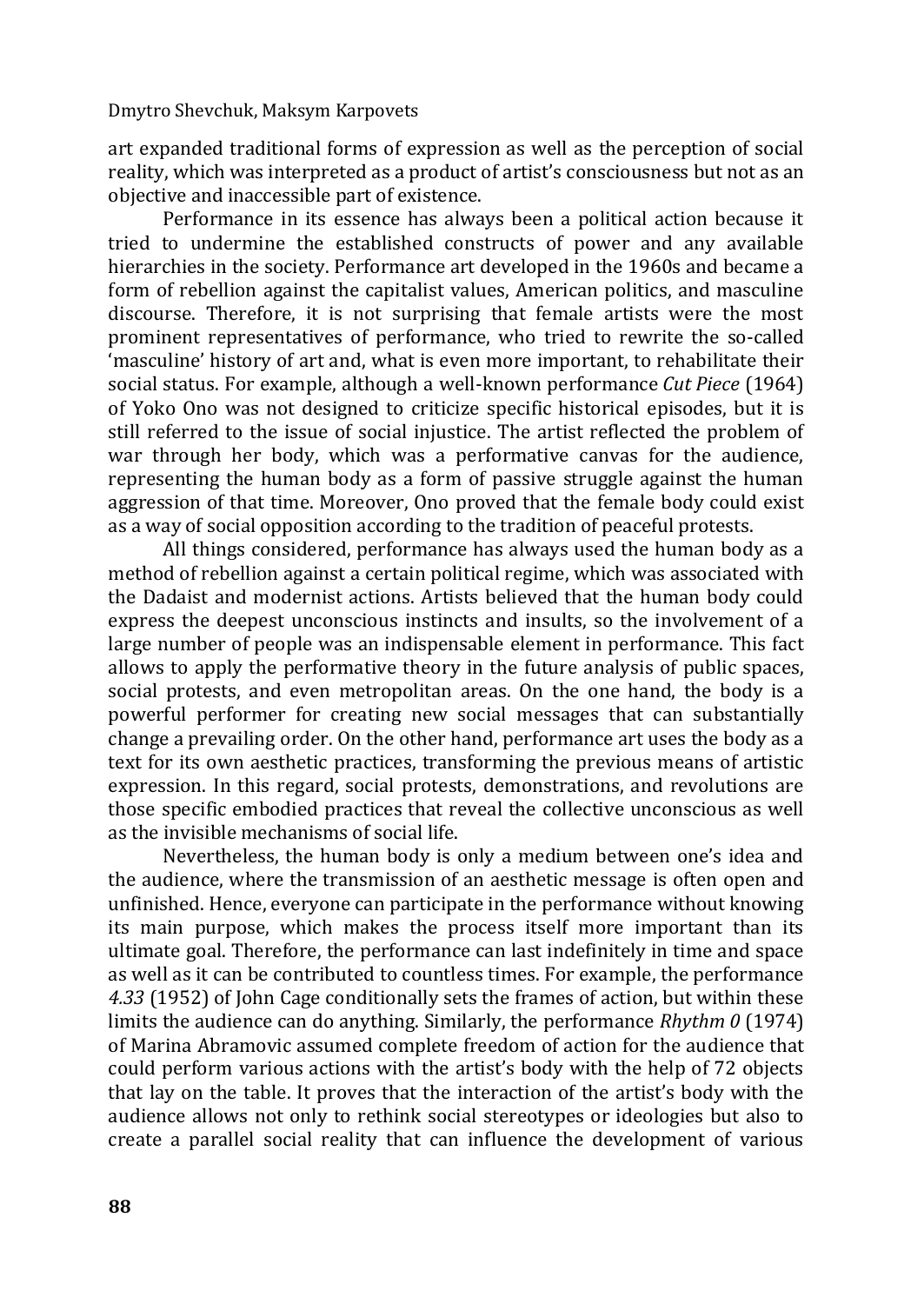processes and phenomena. In this regard, Diana Taylor notes that the task of performance was to rebuild the structure of cultural memory by changing the basic codes of history and identity (Taylor 2003, xviii). This formula is also relevant for German performances and actions (the struggle against the Nazi past), Yugoslav (the protest against the Soviet regime), and modern Russian actions (rethinking the communist and totalitarian ideologies). All of them were on the verge of aesthetical and political areas while changing the content of both cultural memory and the artist's role in the creation of social reality.

On the other hand, conceptual performances are not always related to politics, trying to distance themselves from any ideological connotations. The artists work purely with abstract categories that have nothing in common with politics. For example, the Moscow group of conceptualists *Collective Actions Group* organized *The Balloon* in 1977, which tried to go beyond the ideological limits of its society. They mounted a large ball of four meters in diameter and stuffed it with smaller balloons and a ringing alarm clock inside, letting the whole haystack-shaped thing to drift down the river Klyazma (Moscow Conceptualism 2017). It is important to mention that there were no spectators, but the whole performance was realized in a specific place and time. The problem is that apolitical performances are often associated with conceptualism, which is not always aimed at collaborating with the audience. Nevertheless, performance often refers to different aspects of politics, considering it as an emancipatory and destructive practice towards people.

Such division is close to Jacques Ranciere's theory of political art, where he proposes to use *the distribution of the sensible* in order to explain the interplay of art and politics, in particular in their distribution of sensory data. Ranciere states that the aesthetic distribution reflects an appropriate social division and, as a result, cannot be politically intertwined (Ranciere 2004). In other words, aesthetic sensations are not a product of human consciousness or spirit but depend on politics and its logics: "It is a delimitation of spaces and times, of the visible and the invisible, of speech and noise, that simultaneously determines the place and the stakes of politics as a form of experience" (Ranciere 2004, 13). Accordingly, art exists as a form of aesthetic representation and articulation of political phenomena, namely the mechanisms of emancipation, political erosion, indifference, and populism. However, Ranciere insists that this concept should not be confused with Walter Benjamin's discussion of the 'aestheticization of politics' (Ranciere 2004, 13). At the same time, Ranciere's vision of art and politics is still relevant to the Marxist aesthetics that interprets art in the context of socio-economic relations. Thus, it has nothing to do with the sphere of transcendence either. Moreover, this concept deals with the conceptual foundations of performance, which tries to go beyond the limits of ideological discourses but still manifests it in its specific way.

The most important thing to mention is that Ranciere opposes autonomous and heteronomous art. The former refers to a closed sphere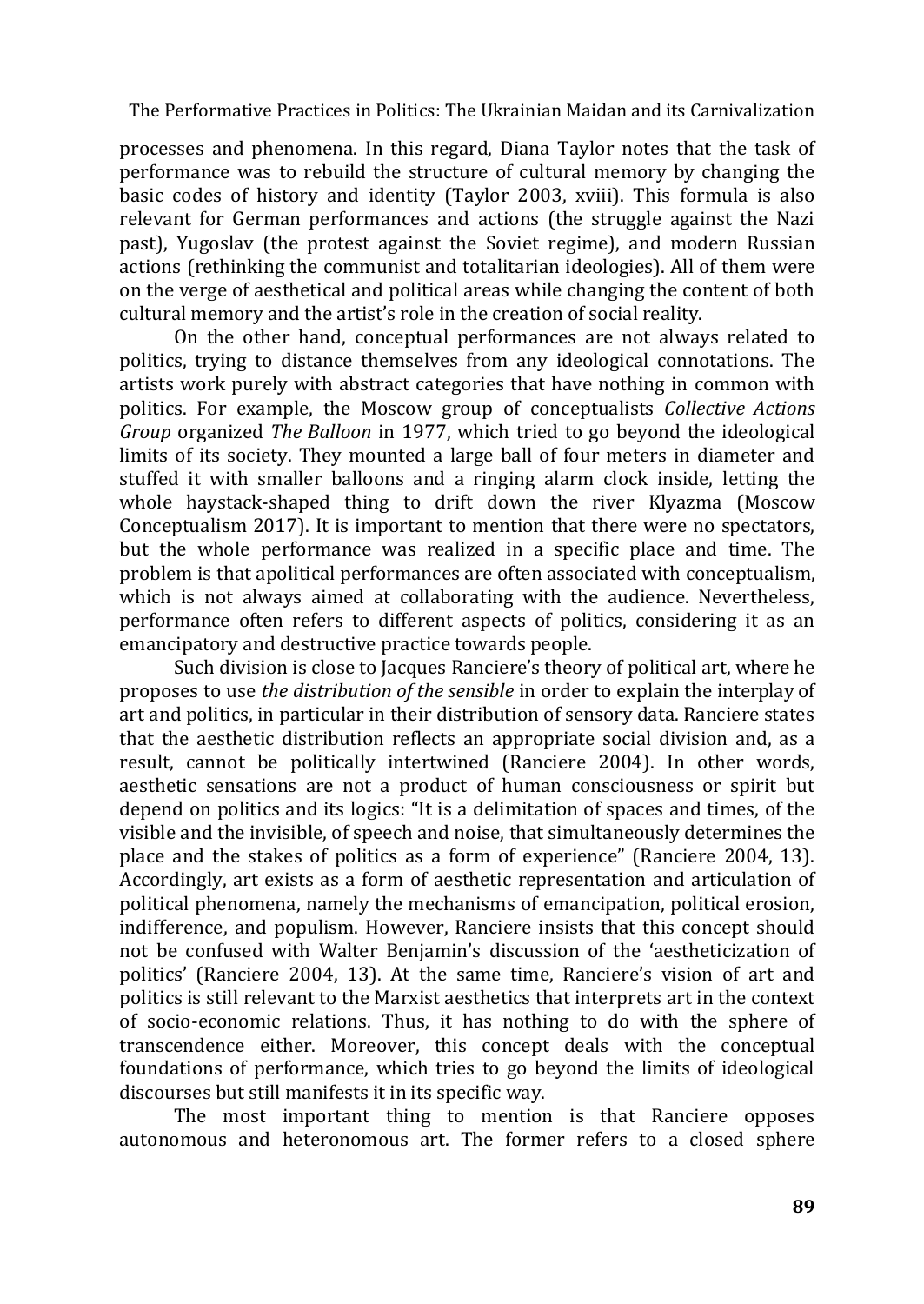because it serves only its ideas. This idea refers to the romantic aesthetical doctrine of 'art for art's sake' which exhausted itself after modernism. In addition, this art is associated with the institute of a museum, which is opposed to the second type – street art. Ranciere tries to prove that such division is not relevant today, but it seems that hetero-dominated or non-institutional art replaced the autonomous one due to the process of politicization. As a result, this led not only to the expansion of themes and methods of art but also to its socio-cultural mission, where performance plays the role of approval and implementation of the most relevant social practices. Ranciere's theory does not only undermine traditional notions about the social function of art but also completely changes the role of politics in the creation of aesthetic content. According to this logic, an artist cannot create out of politics because, according to Ranciere's belief, he/she inevitably creates his/her time and space, thus falling into the sphere of sensual distribution: "It is thoroughly possible, therefore, to single out the form of politicization at work in a novel, a film, a painting, or an installation. If this politics coincides with an act of constructing political dissensus, this is something that the art in question does not control" (Ranciere 2004, 62). Hence, art is a direct element of social reality, which always transforms or formats it according to its goals. However, a philosopher does not explain where these goals come from or what the final goal of its aesthetical activity is. If it only realizes political goals, then what is the role of an artist in this process? It is also substantial for performance art when the roles between an artist, an audience, and social institutes are not always clearly demarcated but constantly invisible and changeable.

Progressing further, the artists refused to use traditional methods of expression, especially the mimetic ones, absorbing every possible gesture and object from everyday life, pretending to be an integral or even dominant part of reality by politicizing and conceptualizing it in such a way. It also refers to the idea of meta-politics that opposes the forms of politics to those elements that are formed by political actors: "It can be said that an artist is committed as a person, and possibly that he is committed by his writings, his paintings, his films, which contribute to a certain type of political struggle […]. It means that aesthetics has its own politics, or its own meta-politics" (Ranciere 2004, 60). Thus, Ranciere proposes a paradox in which art becomes art when it ceases to be itself. In this case, performance clearly illustrates the situation when artists abandoned the classical means of mimesis and crossed the line between art and non-art into the space of reality and politics.

Joseph Boyce, one of the leaders of performance, noted that art should truly change everyday life of human beings (Goldberg 2011, 184). This transformation of art into life and vice versa expressed the essence of not only Boyce's philosophy but of many other performers who used the concept of "social sculpture" for their actions as well: "His idea of 'social sculpture', consisting of lengthy discussions with large gatherings of people in various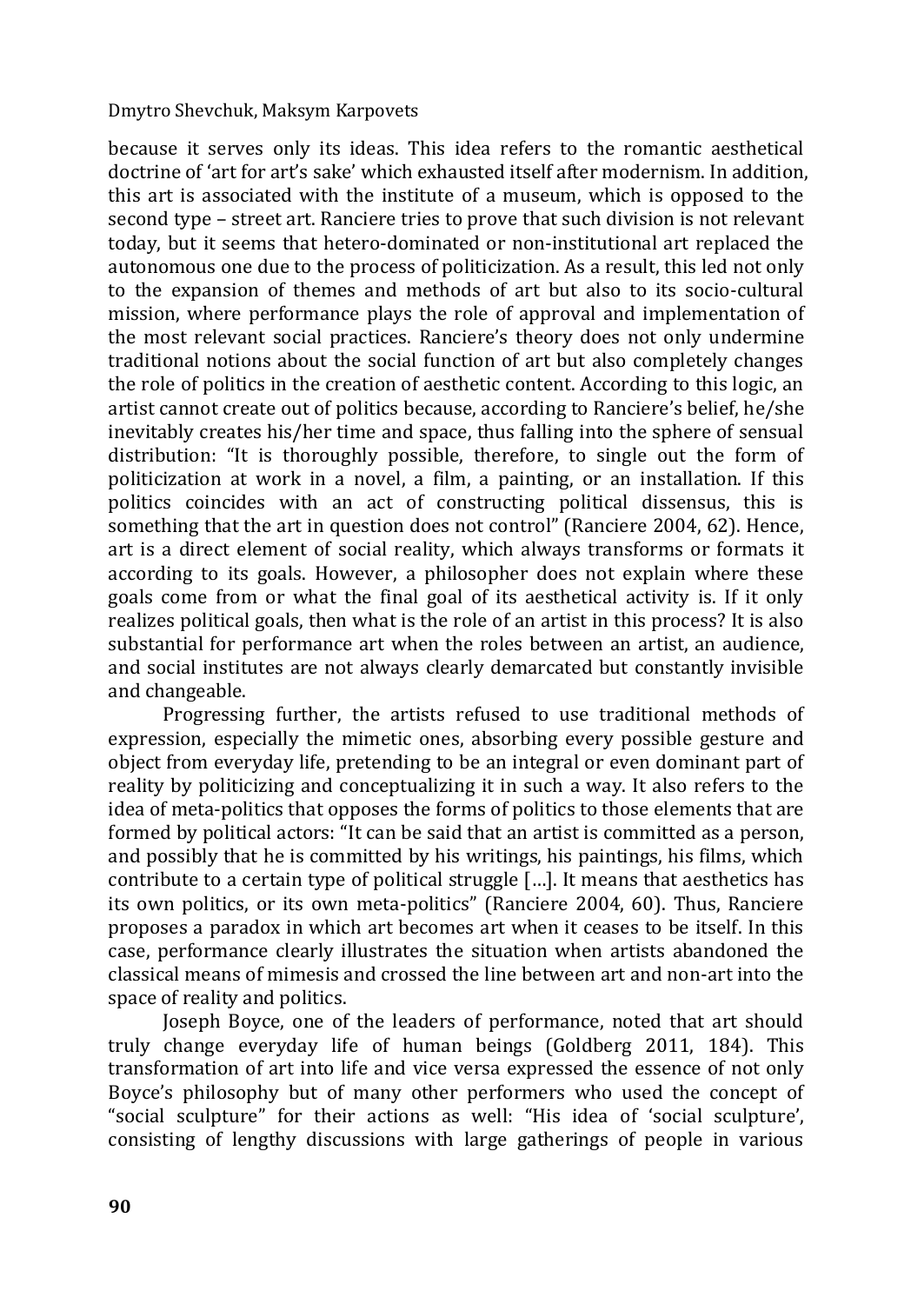contexts, was a means primarily to extend the definition of art beyond specialist activity. Carried out by artists, 'social sculpture' would mobilize every individual's latent creativity, ultimately moulding the society of the future" (Golberg 2011, 151). In spite of this, the desire to create art outside of politics, museums, and hierarchies turned out to the opposite situation when every performative gesture offered or denied a certain version of reality, and thus was inevitably transformed into ideological action.

Consequently, performance has always been sensitive to social problems, rethinking them in the form of subjective-subjective interaction, where the main purpose was to create an interactive field of collision between different social strata through the active involvement of their own corporeality. Therefore, it was difficult for many critics to distinguish the art of performance from theater, dance or even everyday life since their actions were close to the surrounding reality. On the other hand, the performative shift updated various fields of humanitarian knowledge by returning performance its status as a serious art: "With performance as a kind of critical wedge, the metaphor of theatricality has moved out of the arts into almost every aspect of modern attempts to understand our conditions and activities, into every branch of the human sciences – sociology, anthropology, ethnography, psychology, linguistics" (Carslon 2004, 72). Clearly then, performance allowed to reflect different complex social and political processes due to its procedural, decorative, and interactive nature.

## **The Politics of Performativity and Interpretation**

Considering the correlations between hermeneutic interpretation and performative studies, it is important to underline how they differ from each other. At a first glance, the procedural nature of performative theory predetermines the involvement of hermeneutics. For instance, Gumbrecht claims that his *The Production of Presence* does not tend to be an anti-hermeneutic project: "Challenging the exclusive status of interpretation within the humanities, however, does not mean that this book is 'against interpretation.' It is interested in what it will suggest we think and, as far as possible, describe as 'presence' but it by no means aims at being antihermeneutic. In this spirit, the book will suggest, for example, that we conceive of aesthetic experience as an oscillation (and sometimes as an interference) between 'presence effects' and 'meaning effects'" (Gumbrecht 2004, 2). Therefore, according to the theorist, the focus on "materialities of communication" (its attention to the corporeality in the process of communicative interaction), "nonhermeneutic" (the critical approach to the institutionalization of hermeneutic), and "the production of presence" (the effects caused by materiality of communication), do not completely deny "the production of meaning" including the procedures of interpretation in social sciences and humanities (Gumbrecht 2004, 2).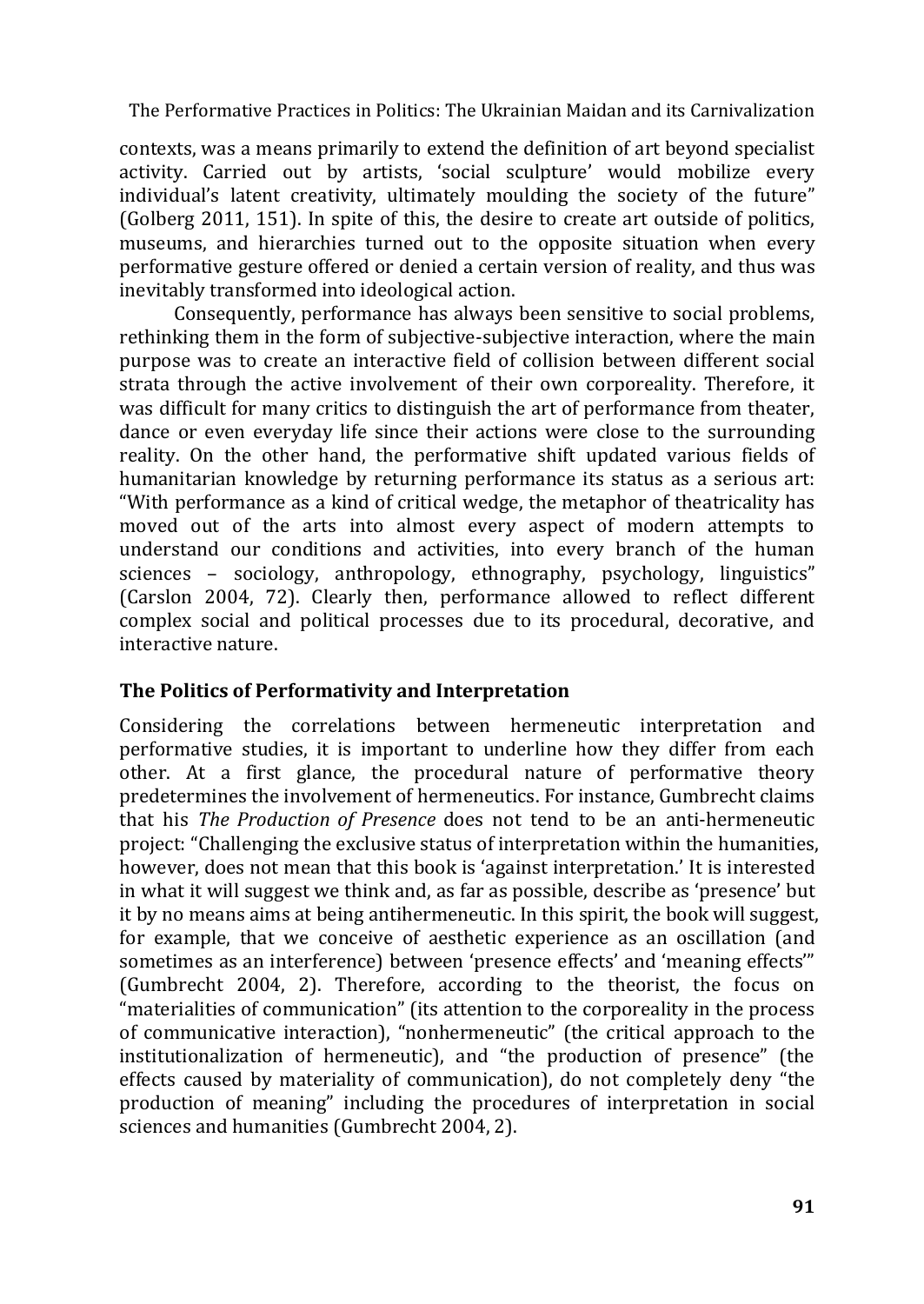In the context of correlations between interpretation and performativity, there are two kinds of politics. The first one is the politics of performativity, which can be applied in the perspective of the performative field. At the same time, the politics of meaning as the second type can be realized in the hermeneutic field, including its different possibilities for understanding. The similarity between these kinds of politics is evident in the fact that both of them use opportunities of language as communicative means in the public space. This kind of politics is connected with the creation of the modern public space, including such processes as public disturbances and protests. For example, Gumbrecht describes the genesis of the hermeneutic field from the New Age, which is associated with the development of new ideas about public space: "The public space was imagined as the sphere of deliberation where all participants would bracket their personal and group-specific interests in order to reach consensus. Such were the premises for the early institutions of political representation, above all, for the parliament as a place where the competition of different opinions and of different visions of the future was supposed to be transformed into consensus and into a joint punctual vision of the future" (Gumbrecht 2004, 35). The politics of performativity also suggests the necessity of political dialogue and consensus, trying to "revitalize" the modern political discourse in such way. In particular, this intention has been realized in the project of "performative democracy."

First of all, this "revitalization" is aimed at developing a new type of engagement that involves a wider involvement of members into the political discourse, thereby allowing to overcome the particular interests of a certain group. However, the problem of performative politics is how to institutionalize it within different social groups, considering their carnival nature. Elżbieta Matynia explains the connection between performance and carnival: "Performative democracy, like the carnival studied by Mikhail Bakhtin, is a transitory phenomenon and, accordingly, cannot be institutionalized... In its best moments, it is an example of a joyous and subversive experience that is played in the carnival public space..." (Matynia 2009, 16-17). This thesis explains the use of performative democracy as an instrument against totalitarian practices. Relying on the spontaneity of carnival experience, the politics of performativity uses non-institutional mechanisms of interpretation in order to understand such social and political events that cannot be controlled by the authorities. The interpretation of social and political phenomena within the framework of performative studies is ensured through the reference to mimetic gestures, which involves applying the experience of corporal practices and speech. At the same time, the procedure of understanding does not include a principle of reflection but involves the performative elements of regularity and repetitions.

The performative approach involves the performing of meaning, thus it is possible to assume that political action has a gaming nature. However, the game of performance is full of spectacularity within predetermined scenarios.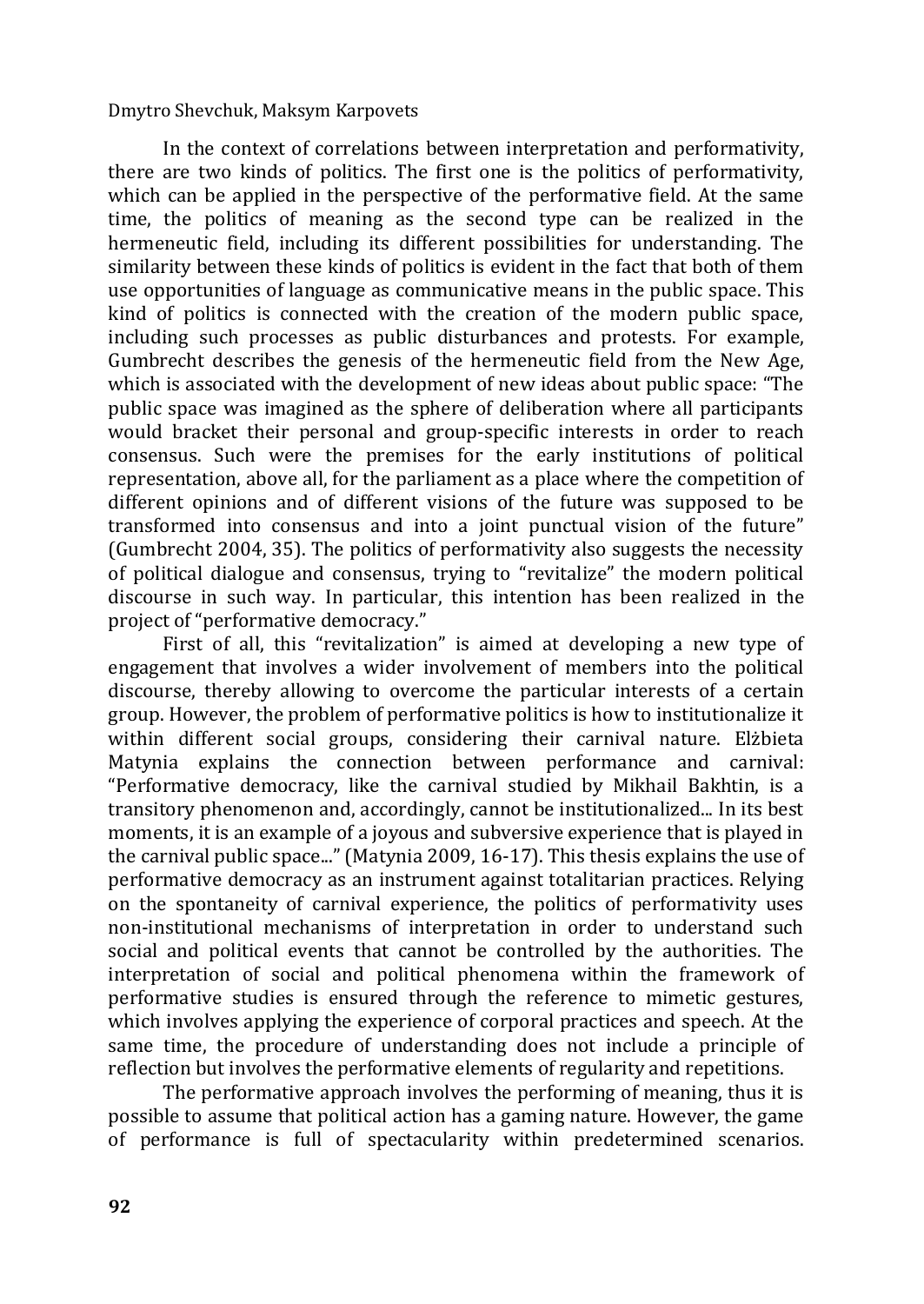Hermeneutics, on the contrary, understands the process of gaming in a different way: it indicates how the phenomenon of the political exists but does not reveal its performative elements. Moreover, the hermeneutic understanding of the game implies more freedom of its realization because one cannot impose meaning in the process of gaming as well as in communication. In this regard, the manifestation of political meaning requires more freedom for its realization, referring it to democratic institutions. Within this context, the Maidan revealed democratic political, social, and cultural meanings only because of its performative essence.

## **The Performative Nature of the Maidan**

The Maidan is a social and political phenomenon of protest that affected the political order and, even more importantly, changed the social landscape. The word "Maidan" became a universal political concept, defining different protest actions in the beginning of the 21th century. Therefore, the phenomenon of the Maidan has various interpretations that depend on political positions and systems of social values. This title is also associated with a kind of sacred topos, especially after the killing of protesters in February 2014. In other words, the Maidan became a special dimension of publicity within the system of the social imaginary that intensively shapes and distributes political meanings. Clearly then, it is important to implement a kind of theoretical mapping in order to understand the real essence of the Maidan, namely in its performative manifestation.

The Maidan can be defined according to the classification of movements proposed by Richard Rorty who distinguishes political movements and campaigns. Accordingly, the philosopher explains his classification: "By a campaign, I mean something finite, something that can be recognized to have succeeded or to have, so far, failed. Movements, by contrast, neither succeed nor fail. They are too big and too amorphous to do anything that simple. They share in what Kierkegaard called 'the passion of the infinite'" (Rorty 1995, 56). Movements have a more universal and global political scale than campaigns, thus they are also incorporated into culture because they have been always inspired by philosophy, literature, art, and history. Therefore, they represent a political potential that is claimed to be the ideal of politics. This situation also refers to Alain Touraine's theory of social movements, where he insists that every movement is a social conflict and cultural project at the same time (Touraine, Macey 1995, 240). Moreover, the movement contains ethical antagonism, when the creation of moral values often requires the creation of political opponents as well as enemies.

Accordingly, the Maidan was one of those social phenomena that had been developed as a performative action although it was not reproduced according to a certain scenario. In fact, the whole movement was a spontaneous and unexpected act, thus the authorities and the general public were not ready for its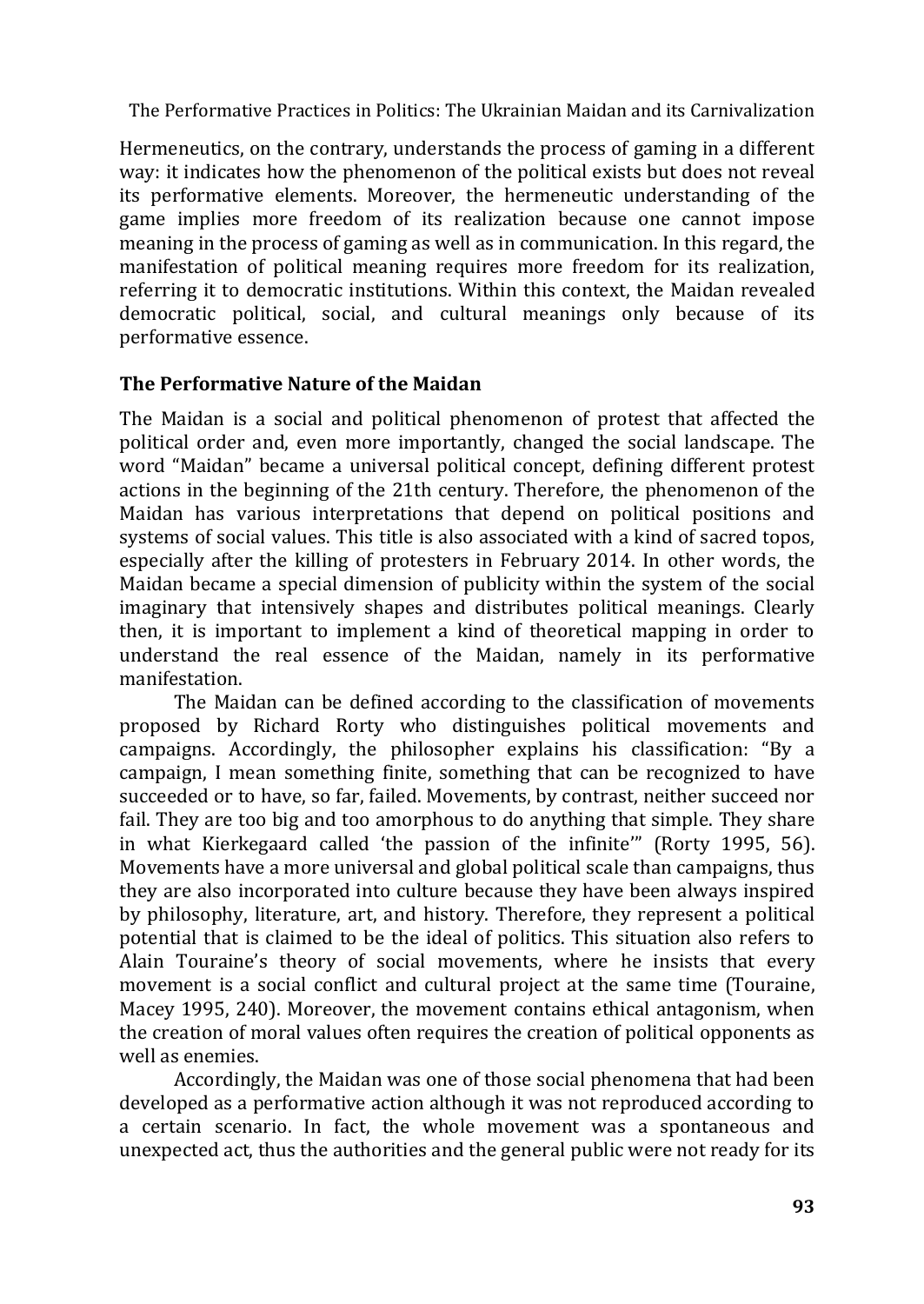practices. During its social and artistic practices, it created such an intense performative field that it managed to gradually organize the entire population around the idea of European integration and democratic values. Moreover, due to its specific and often extreme performances, the Maidan managed to 'blow up' politics, offering a unique experience of the extraordinary. The idea is that the Maidan was an experience on the edge of human capabilities, which is especially relevant for performance and Actionism. People stood in the central square of the city 24/7 at low temperatures, did not sleep for several days, and ate sandwiches with tea. However, this extreme state of the human body awakened the unconscious forms of mankind as well as its archaic collective instincts. Within this context, the Maidan used the creative power of unconscious instincts for creating its alternative version of reality where people lived/performed to the final escalation.

An essential feature of the Maidan was that it had a carnival nature as it was turning the existing system on the opposite one, and, what is more important, changing the unnatural practices through performative actions, in particular breaking the usual rhythm of life in Kyiv. According to Padraic Kenney's theory, any revolution performs as a carnival with its actors, stage, and decorations (Kenney 1989, 21), which fully reflects the situation of the Maidan. The entire central square has become a carnival place of constant protests and demands in a way that physical movement through the center of the city was impossible. Accordingly, the majority of everyday and holiday practices could be organized only in the context of the Maidan's value system. For example, the celebration of the New Year was held near a metal tree that was created as a collage of politicians. The congratulation of the President was also a conditional element, which the majority ignored because of the critical situation in the country and their dissatisfaction with the regime. In this regard, Snow states that performances have always had a creative intention, producing artificial realities due to the imagination of their participants (Snow 2010). Thus, this fact indicates that the participants on the central square in Kyiv proposed their version of reality against the central politics by performing every social and cultural element in its symbolical state of existence.

On the other hand, some structures on the Independence Square continued to work, namely cafes and restaurants, which became a support for the protesters in the winter. Nevertheless, such carnival decorations as the scorched tires, houses, frozen shields, and large artificial barricades can be related to the performative language of the Maidan. These artificial objects formed a line that clearly separated the performative life from the stable, the chaotic reality from the disciplined, and finally separated the world of daily protests from the routine one, which did not lose its rhythm in the city and the country. Therefore, the performative context of the Maidan automatically transformed the routine into something exceptional and artistic, thus creating a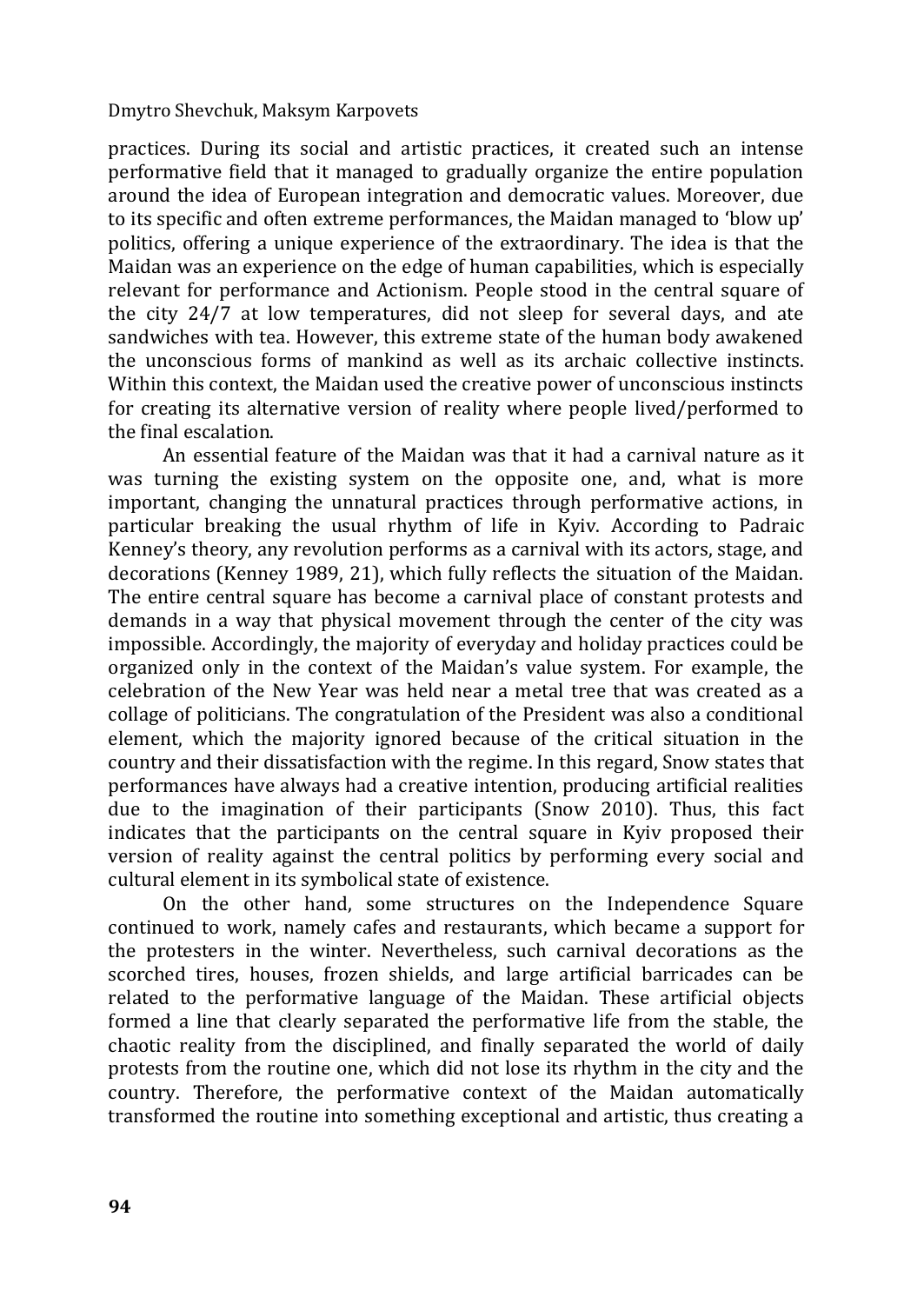special situation for people in order to realize their political goals within this specific situation.

Apart from the fact that the Maidan itself developed as a performative action on the scene, which functioned even during the attacks on the protesters, it also contained several artistic performances. The main goal of these performances was not only to eradicate social anxiety and fear but serve as an impact on power and its structure. One of such examples is the well-known performance on the piano by Markiyan Matsekh who played near the armed riot police. The idea was to convey the social messages of the Maidan through creativity by breaking the aggressive pole of military discourse. The pianist played Chopin's Waltz in C-sharp minor in the coldest winter season, so his fingers could barely move. However, such bodily transgressive gesture was an important element of the performance since it diagnosed a special state of consciousness of the protesters who stood on the square despite physical discomfort. Thus, the pianist's action overcame human physical capabilities, going beyond the physical and mental limits into a symbolic space of the political body. On the other hand, the riot police were also direct participants during the whole performance as well as the Maidan as they were performing the roles of actors and audience at the same time although they did not take any action. It was a powerful and important visual image that transported the Maidan's situation, namely the ongoing confrontation between the civilian population and the armed government, which did not want to change its style of domination in the country.

The performative nature of the Maidan identifies it not only as a lifethreatening practice but opens the political perspective of overcoming nihilism in terms of political art. The Maidan in its democratic intentions tried to overcome a vertical order and propose a horizontal perspective of human coexistence where all were equal with each other. In this case, it is important to incorporate the discussion between Ernst Ünger and Martin Heidegger about nihilism which was embodied in the totalitarian regime of Germany. At the same time, Ünger adds that nihilism is sufficiently organized and structured: "Nihilism seems on the contrary to accord itself very well with order which in fact becomes all the more encompassing and machine-like the further the obstacle of traditional values is swept away. Hence why the vast apparatuses of production and destruction assembled in the modern world seem equally capable of serving under different, even explicitly antagonistic, banner" (Bousquet 2016, 32). However, such a type of nihilism makes it dangerous for democracy since it forms a single and unchanging model of being. Accordingly, for the protesters, the Maidan was a form of dismantling the totalitarian regime in Ukraine due to the radical performative practices that were necessary to influence on the dominant political regime. In other words, the performative spontaneous nature of the Maidan was the antithesis of the unchanging order that led to the feelings of hopelessness and despair in Ukraine. It means that the unexpected and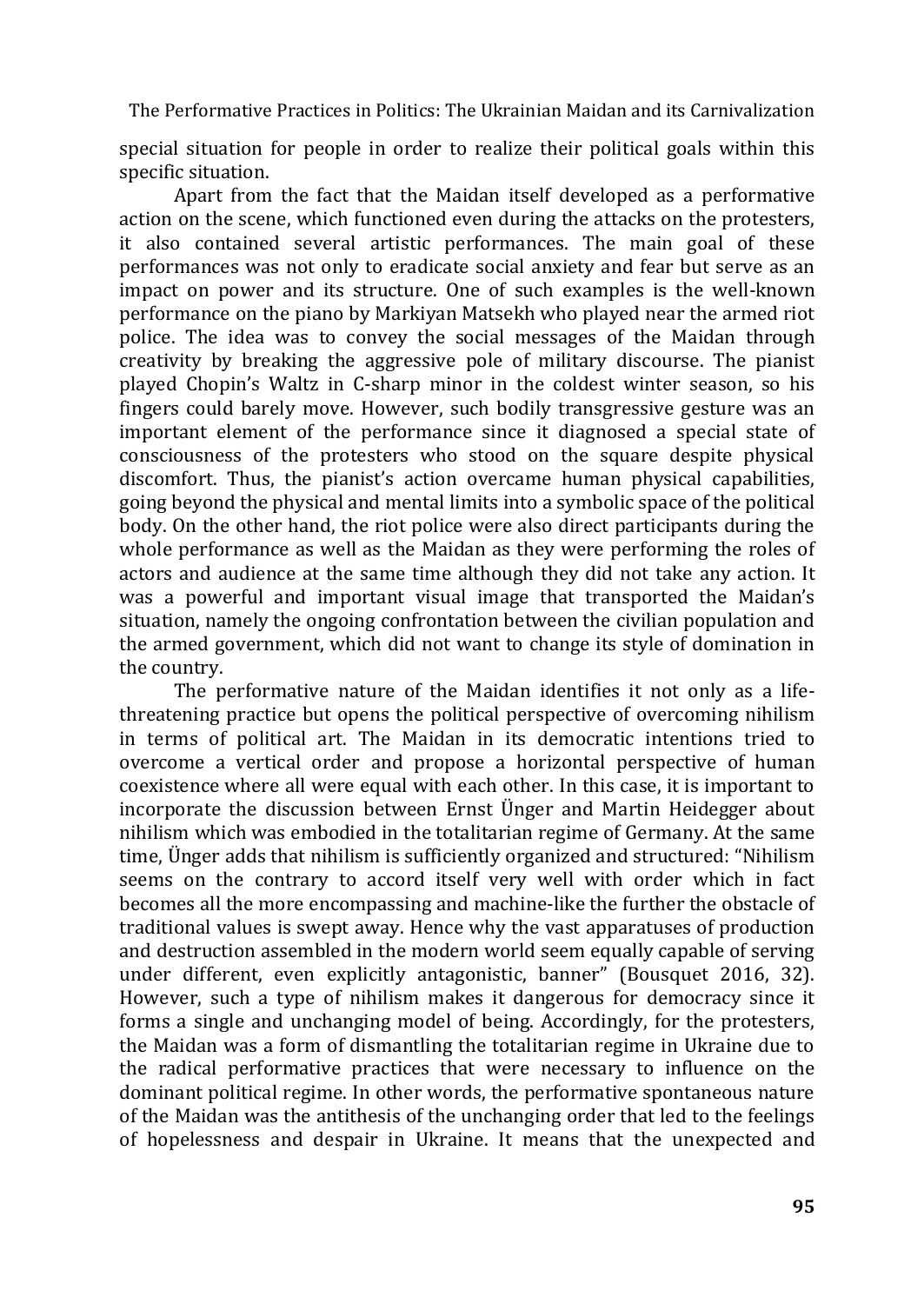unpredictable practices of the Maidan went beyond the expectations of both the authorities and the international community, resulting in victory albeit with the victims among the civilians.

Consequently, the Maidan has become an incomplete political and social project due to its performative nature. In fact, the Maidan became a structure that can be permanently updated for producing and broadcasting political meanings. Accordingly, each city or region can implement its own Maidan relying on the previous experience. The essence of any performance is that it can be reproduced in all conditions, going beyond the limits of permanent conventions, thus it is a creative and dynamic social process. Within this definition, the Maidan became an open project only due to its performative essence, which allowed it to be constantly collected and reassembled at the structural level, involving various actors for collective actions. Moreover, the Maidan was an event that produced new cultural values and practices by updating the old order of things to the new one. Therefore, the Maidan overcame the artistic conditionality of performance by offering an alternative version of social reality through the attraction of creativity and collective imagination.

## **Conclusions**

Having analyzed the performative theory in politics, namely its implementation within the practices of the Maidan, it can be concluded that the specificity of performance deals with the fact that it is not only a practical or empirical reality but also a theoretical approach with its specific methodological frameworks and concepts. In particular, the performative theory explores the social reality in its gaming and carnival nature, where the stable order can be reorganized randomly and subjectively, thus rooting into the unconscious and even archaic elements of the collective. However, the difference between the performative theory and hermeneutics is that it allows to explain the procedural and unpredictable phenomena. Such procedure has been explicated from art and its possibility to express one's creative vision without limitations by attracting the potential of one's own body, time, space, and audience. Accordingly, art can create the political landscape where the latter determines the nature of social performance.

The performative analysis of the Maidan demonstrated that its performative nature was realized due to the political manifestos, installations, collages, and art performances on the Square in Kyiv. The protesters created a dynamic and open reality according to democratic ideas and the deconstruction of the totalitarian foundations of power. Moreover, the Maidan's opponents performed the role of the audience, allowing to go beyond the limits of established conventions where the main driving element was the human body. On the other hand, the human body was the last border between the carnival reality of the Maidan and the everyday life beyond it. Hence, the Maidan became a virtually unfinished project both for Ukraine and the world, allowing it to be implemented anywhere due to its performative abilities.